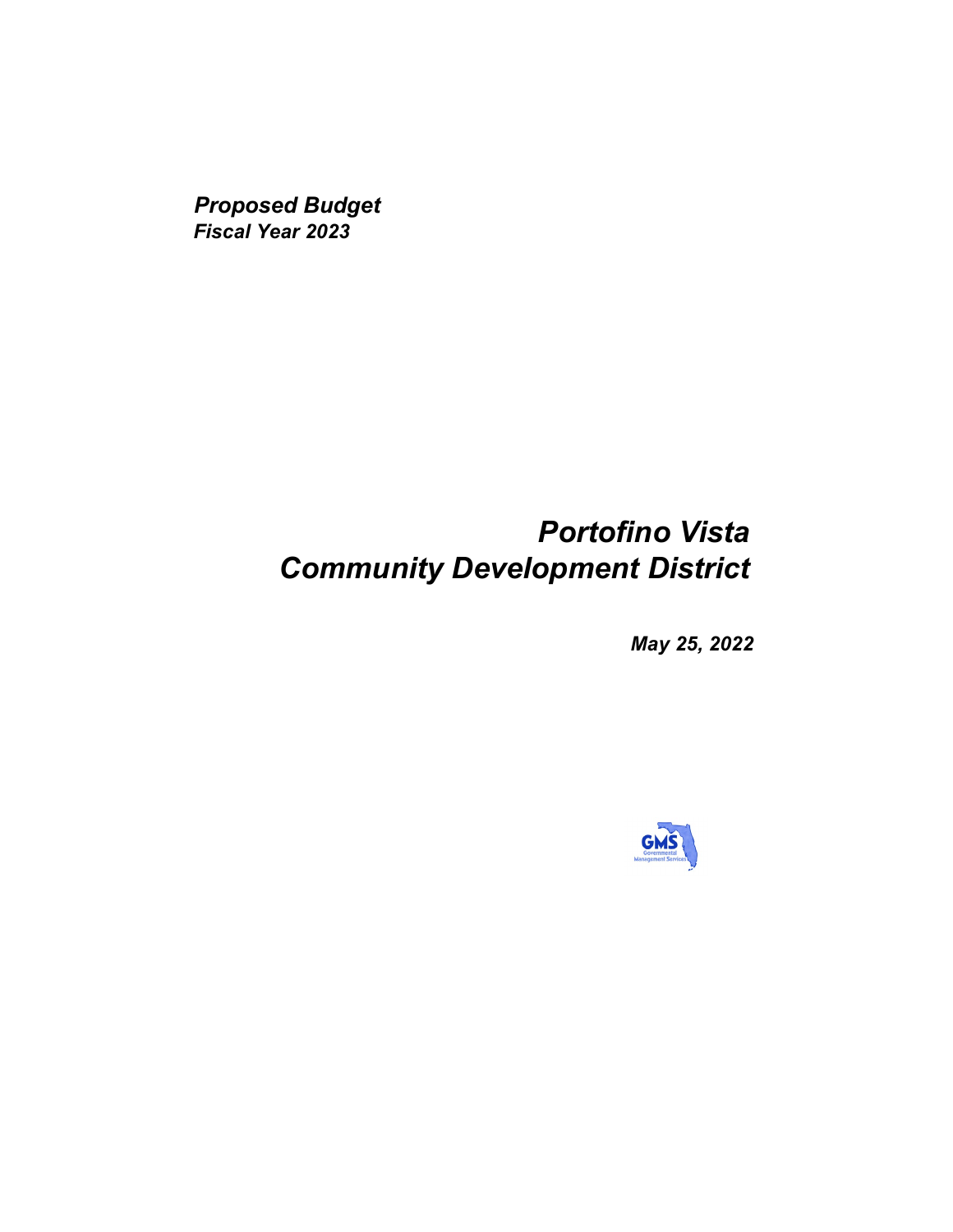## **Portofino Vista Community Development District**

General Fund<br>Budget Example 1 Budget Page 1<br>
Narrative Page 2

Page  $2 - 3$ 

Debt Service Fund

| Series 2006A/B                  |        |
|---------------------------------|--------|
| Budget                          | Page 4 |
| Amortization Schedule - 2006A/B | Page 5 |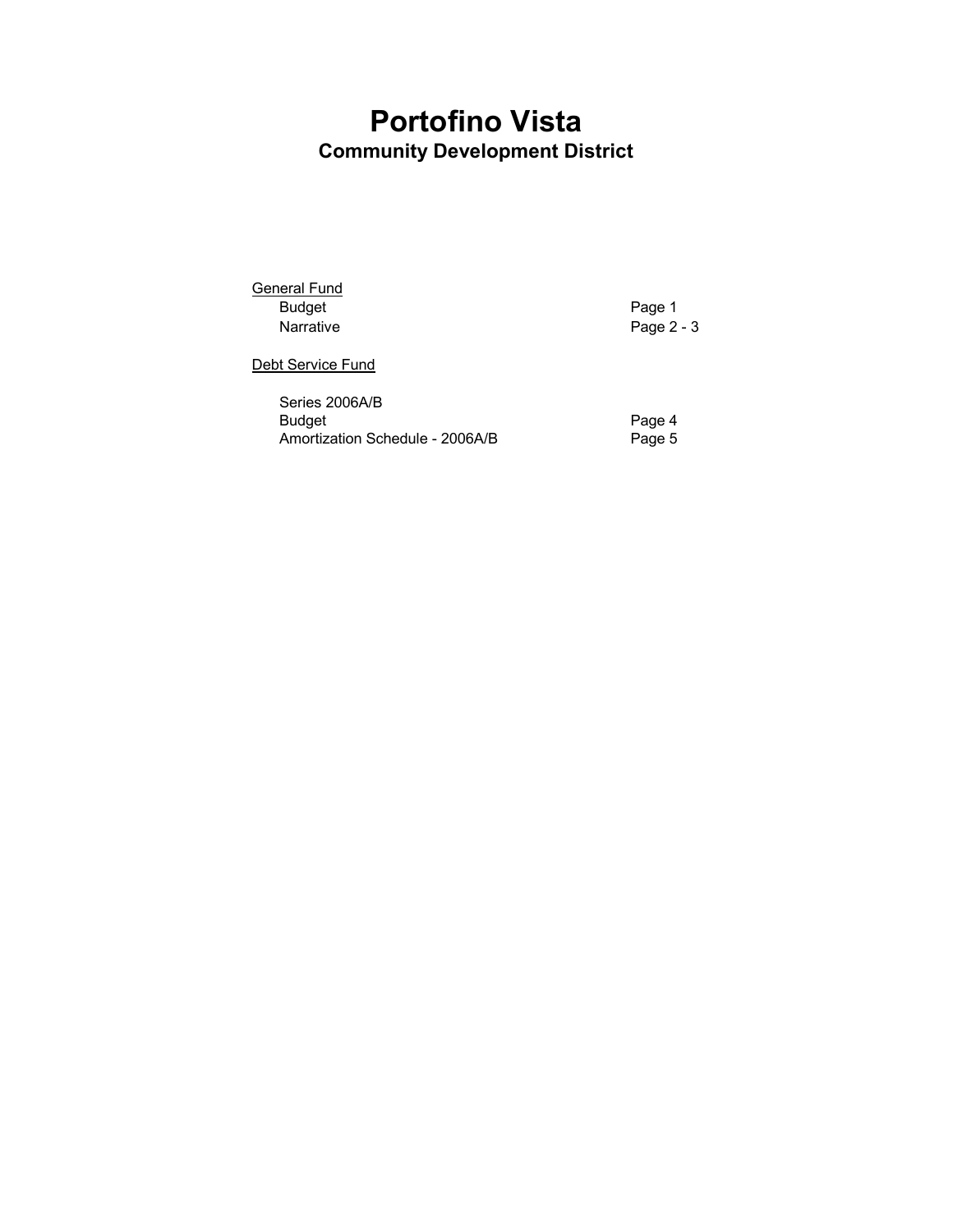## **Portofino Vista**

**Community Development District Community Development District General Fund** 

| <b>Description</b>                                           | FY2022<br><b>Adopted</b><br><b>Budget</b> | <b>Actual</b><br>through<br>4/30/2022 | Projected<br><b>Next</b><br>5 Months | <b>Total</b><br>Projected<br>9/30/2022 | FY2023<br>Proposed<br><b>Budget</b> |
|--------------------------------------------------------------|-------------------------------------------|---------------------------------------|--------------------------------------|----------------------------------------|-------------------------------------|
| <b>Revenues</b>                                              |                                           |                                       |                                      |                                        |                                     |
| <sup>(1)</sup> Maintenance Assessments                       | \$76,613                                  | \$47,322                              | \$29,291                             | \$76,613                               | \$76,613                            |
| Del. Maintenance Assessments                                 | \$0                                       | \$423                                 | \$0                                  | \$423                                  | \$0                                 |
| Interest Income/Misc.                                        | \$0                                       | \$8                                   | \$7                                  | \$15                                   | \$0                                 |
| <b>Total Revenues</b>                                        | \$76,613                                  | \$47,754                              | \$29,298                             | \$77,051                               | \$76,613                            |
| <b>Expenditures</b>                                          |                                           |                                       |                                      |                                        |                                     |
| Administrative                                               |                                           |                                       |                                      |                                        |                                     |
| <b>Engineering Fees</b>                                      | \$1,000                                   | \$0                                   | \$417                                | \$417                                  | \$1,000                             |
| Arbitrage                                                    | \$600                                     | \$0                                   | \$600                                | \$600                                  | \$600                               |
| <b>Dissemination</b>                                         | \$1,250                                   | \$729                                 | \$521                                | \$1,250                                | \$1,250                             |
| <b>Assessment Roll</b>                                       | \$2,300                                   | \$2,352                               | \$0                                  | \$2,352                                | \$2,300                             |
| <b>Attorney Fees</b>                                         | \$10,000                                  | \$3,243                               | \$3,243                              | \$6,485                                | \$10,000                            |
| Auditing                                                     | \$4,300                                   | \$4,300                               | \$0                                  | \$4,300                                | \$4,400                             |
| <b>Trustee Fees</b>                                          | \$6,000                                   | \$0                                   | \$6,000                              | \$6,000                                | \$6,000                             |
| <b>Management Fees</b>                                       | \$22,279                                  | \$12,996                              | \$9,283                              | \$22,279                               | \$30,000                            |
| <b>Computer Time</b>                                         | \$1,000                                   | \$583                                 | \$417                                | \$1,000                                | \$1,000                             |
| <b>Website Compliance</b>                                    | \$1,000                                   | \$583                                 | \$417                                | \$1,000                                | \$1,000                             |
| Telephone                                                    | \$25                                      | \$0                                   | \$25                                 | \$25                                   | \$25                                |
| Postage                                                      | \$150                                     | \$49                                  | \$101                                | \$150                                  | \$150                               |
| Printing & Binding                                           | \$200                                     | \$22                                  | \$83                                 | \$105                                  | \$200                               |
| <b>Rentals &amp; Leases</b>                                  | \$2,400                                   | \$1,400                               | \$1,000                              | \$2,400                                | \$2,400                             |
| Insurance                                                    | \$6,646                                   | \$6,731                               | \$0                                  | \$6,731                                | \$7,572                             |
| <b>Legal Advertising</b>                                     | \$500                                     | \$0                                   | \$500                                | \$500                                  | \$500                               |
| Other Current Charges                                        | \$320                                     | \$175                                 | \$125                                | \$299                                  | \$320                               |
| <b>Office Supplies</b>                                       | \$30                                      | \$0                                   | \$30                                 | \$30                                   | \$30                                |
| Dues, Licenses & Subscriptions                               | \$175                                     | \$175                                 | \$0                                  | \$175                                  | \$175                               |
| Capital Outlay                                               | \$500                                     | \$0                                   | \$208                                | \$208                                  | \$500                               |
| <b>First Quarter Operating</b>                               | \$10,938                                  | \$0                                   | \$4,557                              | \$4,557                                | \$2,191                             |
| <b>Administrative Expenditures</b>                           | \$71,612                                  | \$33,338                              | \$27,525                             | \$60,863                               | \$71,613                            |
| Field                                                        |                                           |                                       |                                      |                                        |                                     |
| Lake Maintenance                                             | \$5,000                                   | \$1,784                               | \$1,300                              | \$3,084                                | \$5,000                             |
| <b>Field Expenditures</b>                                    | \$5,000                                   | \$1,784                               | \$1,300                              | \$3,084                                | \$5,000                             |
| <b>Total Expenditures</b>                                    | \$76,612                                  | \$35,122                              | \$28,825                             | \$63,947                               | \$76,613                            |
| <b>EXCESS REVENUES/EXPENDITURES</b><br>\$0                   |                                           | \$12,632                              | \$472                                | \$13,104                               | \$0                                 |
| $^{(1)}$ Assuming 100% collection on maintenance assessments |                                           | T <sub>V</sub>                        | $I$ Inite                            | Cross Dor Linit                        | <b>Total</b>                        |

 $^{\prime}$  Assuming 100% collection on maintenance assessments.

| vpe       | Units                     | Gross Per Unit   | ⊺otal    |
|-----------|---------------------------|------------------|----------|
| Townhomes | 262                       | \$311.08         | \$81,503 |
|           | Less: 6% Disc & Coll Fees | (\$4,890)        |          |
|           |                           | <b>Total Net</b> | \$76,613 |
|           |                           |                  |          |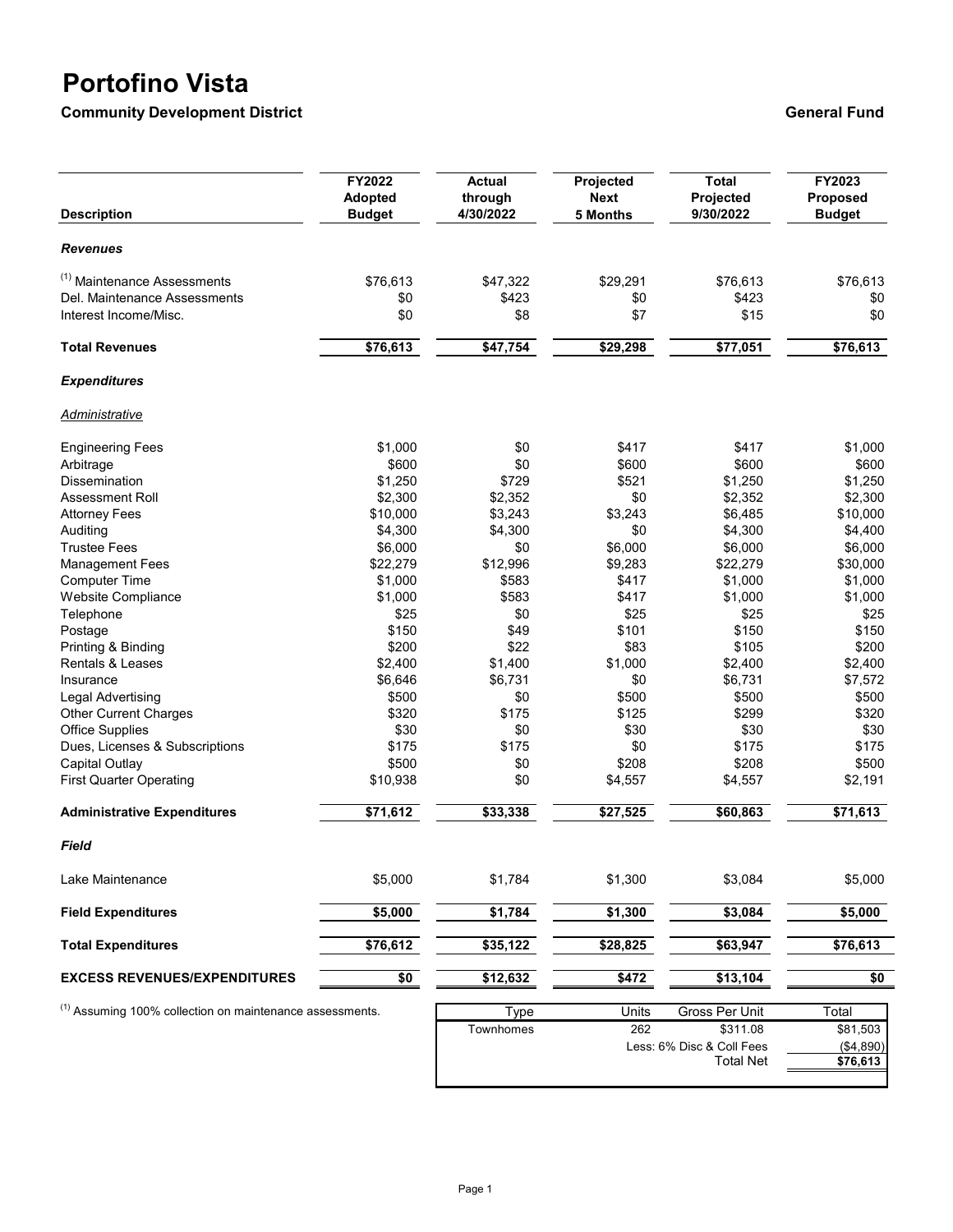#### **REVENUES:**

#### **Maintenance Assessments**

The District will levy a Non-Ad Valorem assessment on all the platted lots within the District to pay all of the operating expenses for the Fiscal Year in accordance with the adopted budget.

**\_\_\_\_\_\_\_\_\_\_\_\_\_\_\_\_\_\_\_\_\_\_\_\_\_\_\_\_\_\_\_\_\_\_\_\_\_\_\_\_\_\_\_\_\_\_\_\_\_\_\_\_\_\_\_\_\_\_\_\_\_\_\_\_\_\_\_\_\_\_\_\_\_\_\_\_\_\_\_\_\_\_\_\_\_\_**

 $\mathcal{L}_\mathcal{L} = \mathcal{L}_\mathcal{L} = \mathcal{L}_\mathcal{L} = \mathcal{L}_\mathcal{L} = \mathcal{L}_\mathcal{L} = \mathcal{L}_\mathcal{L} = \mathcal{L}_\mathcal{L} = \mathcal{L}_\mathcal{L} = \mathcal{L}_\mathcal{L} = \mathcal{L}_\mathcal{L} = \mathcal{L}_\mathcal{L} = \mathcal{L}_\mathcal{L} = \mathcal{L}_\mathcal{L} = \mathcal{L}_\mathcal{L} = \mathcal{L}_\mathcal{L} = \mathcal{L}_\mathcal{L} = \mathcal{L}_\mathcal{L}$ 

#### **EXPENDITURES:**

#### **Administrative:**

#### **Engineering Fees**

The District's engineer will be providing general engineering services to the District, i.e. attendance and preparation for monthly board meetings, review invoices, etc.

#### **Arbitrage**

The District is required to have an annual arbitrage rebate calculation on the District's Bonds. The District will contract with an independent auditing firm to perform the calculations.

#### **Assessment Roll**

Represents an annual charge from for preparing and administrating the District's assessments on the landowner's tax bills. Amount is 1% of the annual roll, not to exceed \$2,200.

#### **Dissemination**

The District is required by the Security and Exchange Commission to comply with Rule 15(c) (2)-12(b) (5), which relates to additional reporting requirements for un-rated bond issues.

#### **Attorney Fees**

The District's legal counsel will be providing general legal services to the District, i.e. attendance and preparation for monthly meetings, review operating & maintenance contracts, etc. The District has contracted with Billing, Cochran, Heath, Lyles, Mauro & Ramsey, and P.A. for these services.

#### **Annual Audit**

The District is required to annually conduct an audit of its financial records by an Independent Certified Public Accounting Firm. The fee is based on similar Community Development Districts and includes the GASB 34 pronouncement.

#### **Trustee Fees**

The District has issued Series 2006A/B Special Assessment Bonds which are held with a Trustee at Wells Fargo Bank. The amount of the trustee fees is based on the agreement between the Wells Fargo Bank and the District.

#### **Management Fees**

The District receives Management, Accounting and Administrative services as part of a Management Agreement with Governmental Management Services – South Florida, LLC. These services are further outlined in Exhibit "A" of the Management Agreement.

#### **Computer Time**

The District processes all of its financial activities, i.e. accounts payable, financial statements, etc. on a main frame computer leased by Governmental Management Services – South Florida, LLC.

#### **Website Compliance**

Per Section 189.069 F.S., all Districts must have a website by October 1, 2015 to provide detailed information on the CDD as well as links to useful websites regarding Compliance issues. This website will be maintained by GMS SF, LLC and updated as required by the Statute.

#### **Telephone**

Telephone and fax machine

#### **Postage**

Mailing of agenda packages, overnight deliveries, correspondence, etc.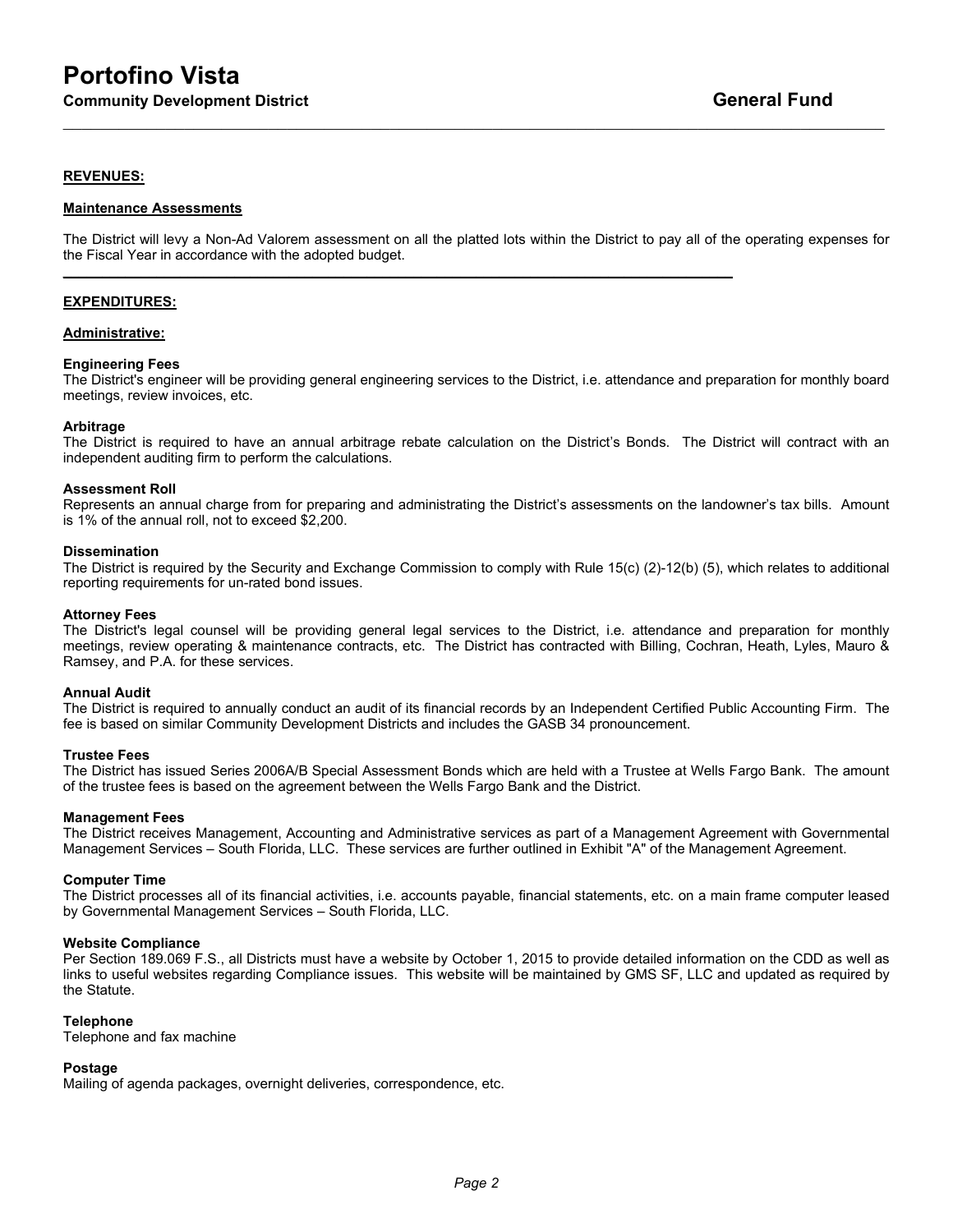#### **Administrative: (Continued)**

#### **Rental & Leases**

The District will be charged \$200 per month for office rent from Governmental Management Services – South Florida, LLC for the District's administrative office located in Ft. Lauderdale.

 $\mathcal{L}_\mathcal{L} = \mathcal{L}_\mathcal{L} = \mathcal{L}_\mathcal{L} = \mathcal{L}_\mathcal{L} = \mathcal{L}_\mathcal{L} = \mathcal{L}_\mathcal{L} = \mathcal{L}_\mathcal{L} = \mathcal{L}_\mathcal{L} = \mathcal{L}_\mathcal{L} = \mathcal{L}_\mathcal{L} = \mathcal{L}_\mathcal{L} = \mathcal{L}_\mathcal{L} = \mathcal{L}_\mathcal{L} = \mathcal{L}_\mathcal{L} = \mathcal{L}_\mathcal{L} = \mathcal{L}_\mathcal{L} = \mathcal{L}_\mathcal{L}$ 

### **Printing & Binding**

Printing and Binding agenda packages for board meetings, printing of computerized checks, stationary, envelopes etc.

#### **Insurance**

The District's General Liability & Public Officials Liability Insurance policy is with Preferred Governmental Insurance Trust. Egis specializes in providing insurance coverage to governmental agencies. The amount is based upon similar Community Development Districts.

#### **Legal Advertising**

The District is required to advertise various notices for monthly Board meetings, public hearings etc in a newspaper of general circulation.

#### **Other Current Charges**

Bank charges and any other miscellaneous expenses that incurred during the year.

#### **Office Supplies**

Miscellaneous office supplies.

#### **Dues, Licenses & Subscriptions**

The District is required to pay an annual fee to the Department of Economic Opportunity for \$175. This is the only expense under this category for the District.

#### **Capital Outlay**

Represents any minor capital expenditures the District may need to make during the Fiscal Year such as a file cabinet for District files.

#### **First Quarter Operating**

Represents funds needed for 1<sup>st</sup> Quarter Operating of the next Fiscal Year, prior to the collection of Maintenance Assessments from the Tax Collector.

#### **Field**

#### **Lake Maintenance**

The District will go into contract with a company who will provide monthly water management services.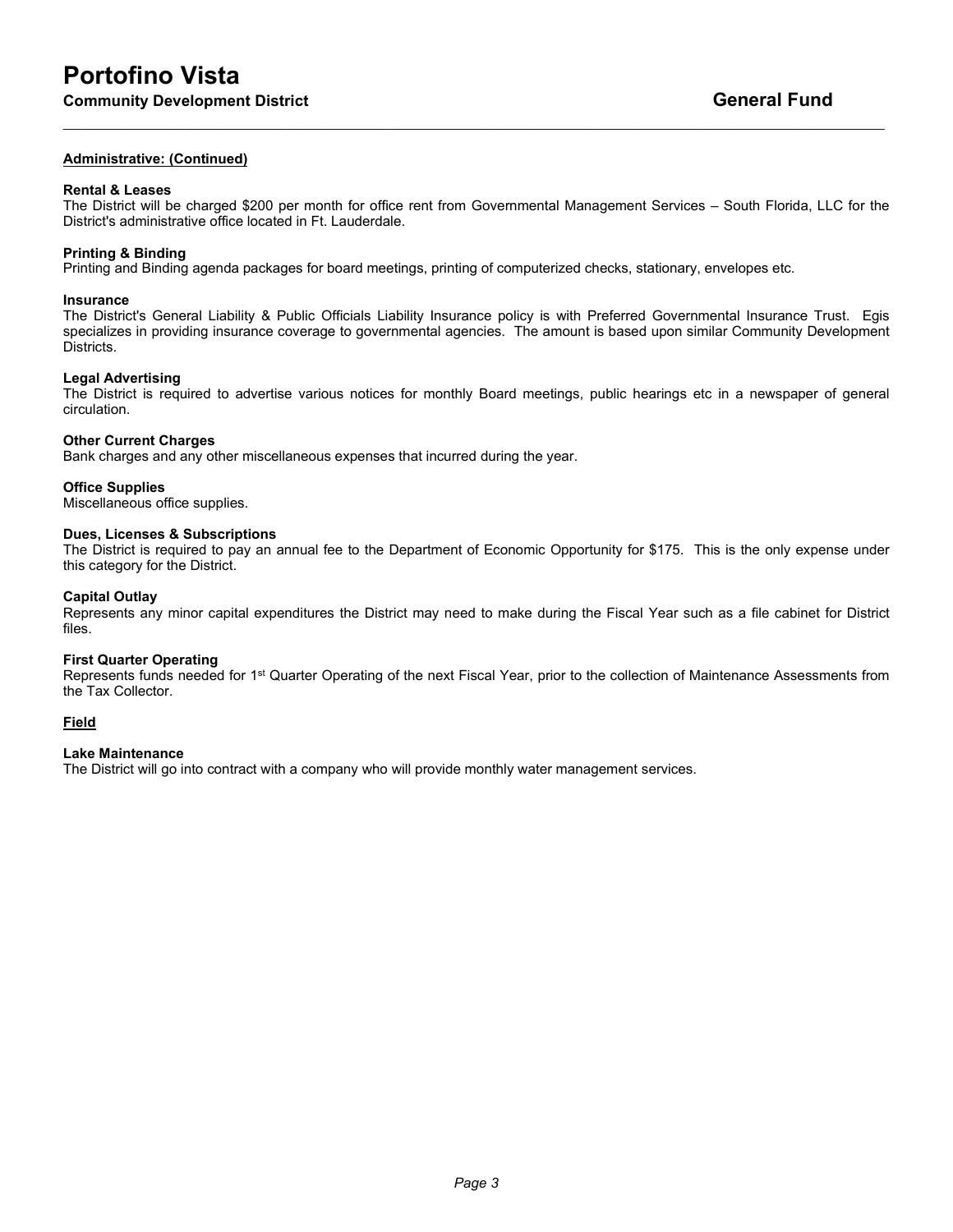# **Portofino Vista**<br> **Debt Service Fund<br>
Community Development District**<br>
Debt Series 2006A/B

**Community Development District** 

| <b>Description</b>                                                                                       | FY2022<br><b>Adopted</b><br><b>Budget</b> | FY2023<br><b>Proposed</b><br><b>Budget</b> |  |  |
|----------------------------------------------------------------------------------------------------------|-------------------------------------------|--------------------------------------------|--|--|
| <b>Revenues</b>                                                                                          |                                           |                                            |  |  |
| Special Assessments A                                                                                    | \$51,414                                  | \$51,414                                   |  |  |
| <b>Special Assessments Direct</b>                                                                        | \$159,289                                 | \$159,289                                  |  |  |
| <b>Carry Forward Surplus</b>                                                                             | \$112,777                                 | \$0                                        |  |  |
| <b>Total Revenues</b>                                                                                    | \$323,479                                 | \$210,703                                  |  |  |
| <b>Expenditures</b>                                                                                      |                                           |                                            |  |  |
| Series 2006A                                                                                             |                                           |                                            |  |  |
| $(1)$ Interest - 11/1                                                                                    | \$65,534                                  | \$62,830                                   |  |  |
| $(1)$ Interest - 5/1                                                                                     | \$65,534                                  | \$62,830                                   |  |  |
| Principal - 5/1                                                                                          | \$105,000                                 | \$110,000                                  |  |  |
| <b>Total Expenditures</b>                                                                                | \$236,068                                 | \$235,660                                  |  |  |
| <b>EXCESS REVENUES/EXPENDITURES</b>                                                                      | \$87,412                                  | (\$24,957)                                 |  |  |
| <sup>(1)</sup> Interest payment due is based on outstanding principal balance.<br>Bond is in foreclosure | Debt Service Due 11/1/23                  | \$59,998                                   |  |  |